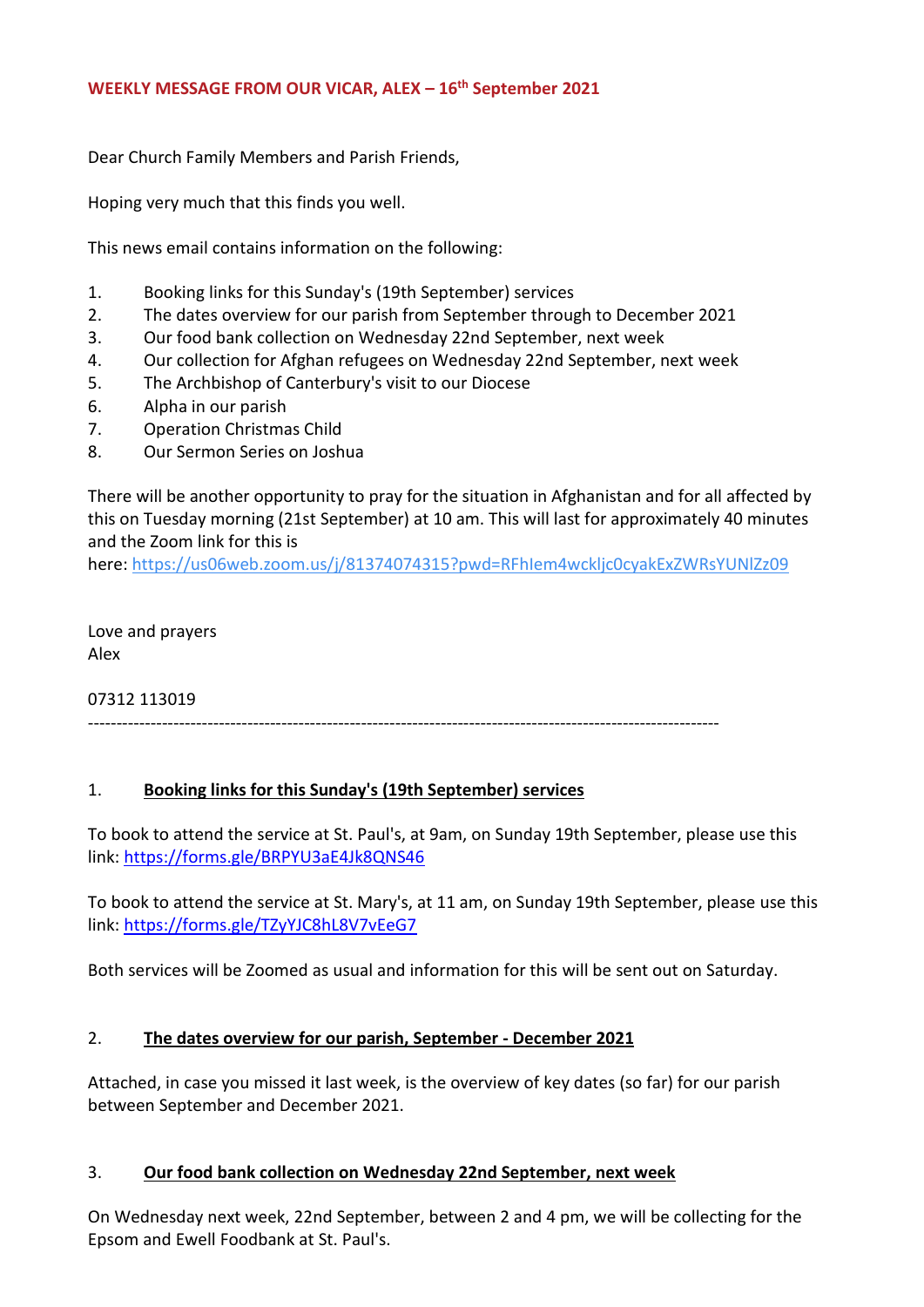Items currently needed are:

Long life sponge puddings Powdered milk Meat pies (no alcohol) Tinned Vegetables Rice Cooking sauces Treats and snacks for children Mayonnaise Ketchup Shampoo Washing powders Washing up liquid Bags for life

### 4. **Our collection for Afghan refugees on Wednesday 22nd September, next week**

We are having a collection of goods to support refugees from Afghanistan and other places. This will run alongside the food bank collection, at St. Paul's, between 2 and 4 pm on Wednesday 22nd September next week.

Items needed are:

Tents Men and boys coats, especially medium sized Sleeping bags and blankets Jogging bottoms and jeans, size 26-34 waist New boxer shorts (especially medium and small, tight if possible) Socks, hats and gloves Hoodies and jumpers Unlocked mobile phones with chargers (unlocked being essential) Power banks **Tarpaulins** Rain ponchos Back packs Torches Toiletries and toiletry packs Roll mats T-shirts **Trainers** Bin bags Anti-bacterial hand wash Children's sports wear Women's sports wear Women's leggings Women's new underwear Dried fruit and nuts UHT milk Sugar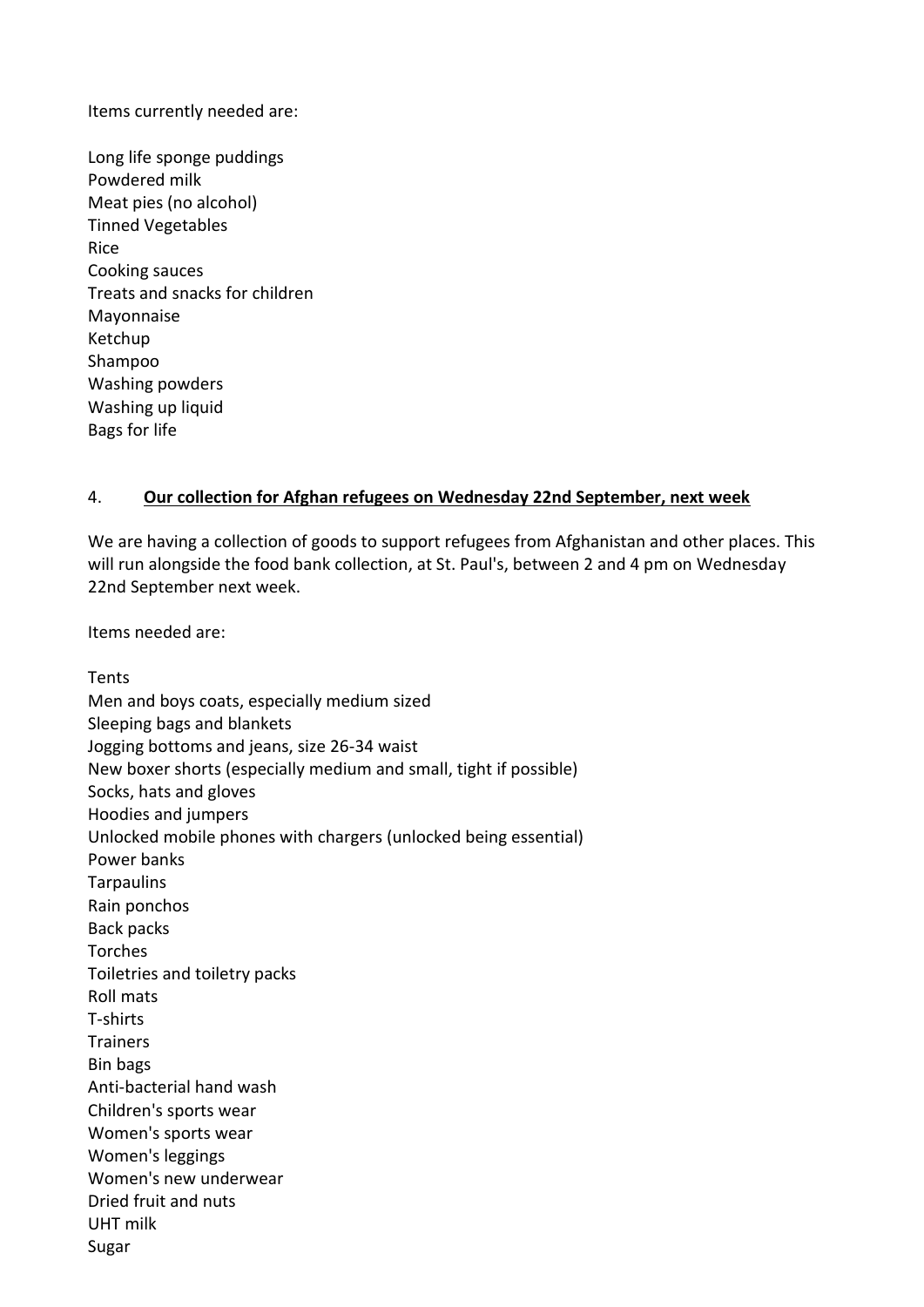**Biscuits** Cakes Coffee Tinned food e.g. meats (not pork), lentils, beans, tomatoes Cooking oil Tea Long life fruit juice

# 5. **The Archbishop of Canterbury's visit to our Diocese**

It is not too late to sign up to attend the local event for our Deanery, at Blenheim School on Saturday 25th September at 3.30pm, where the Archbishop of Canterbury will be speaking and answering questions on matters of faith.

Please do think about who you may invite and / or book to attend yourself.

[https://www.eventbrite.co.uk/e/big-questions-with-the-archbishop-of-canterbury-epsom](https://www.eventbrite.co.uk/e/big-questions-with-the-archbishop-of-canterbury-epsom-tickets-162246091427)[tickets-162246091427](https://www.eventbrite.co.uk/e/big-questions-with-the-archbishop-of-canterbury-epsom-tickets-162246091427)

Please also see this video for more information: [https://www.youtube.com/watch?v=bhB\\_VPF6Ae4](https://www.youtube.com/watch?v=bhB_VPF6Ae4)

# 6. **Alpha in our parish**

We are running Alpha in our parish, for 8 Wednesday evenings at 8pm, from Wednesday 6th October. This is a wonderful opportunity to explore the Christian faith, whether you have been a believer for a long time or you are simply wondering about it.

Please think about friends and family members who you may like to invite to take part.

For more information, please contact Andrew Shaw: [LLM@norkwithburghheath.com](mailto:LLM@norkwithburghheath.com)

We will be giving out invitation cards this Sunday for all of us to share with others.

To find out more about alpha, please look at this website: <https://alpha.org/>

## 7. **Operation Christmas Child**

We are collecting Christmas shoe boxes for Operation Christmas Child again this year and empty shoe boxes, ready to be filled, can be picked up during our services at both churches this Sunday and from the churches from this date. We will need them returned to either church by Sunday 7th November.

Thank you so much to Tricia Peacock and Deirdre Jackson for heading this initiative up in each church.

For more information, please also see this website: [https://www.samaritans-purse.org.uk/what](https://www.samaritans-purse.org.uk/what-we-do/operation-christmas-child/)[we-do/operation-christmas-child/](https://www.samaritans-purse.org.uk/what-we-do/operation-christmas-child/)